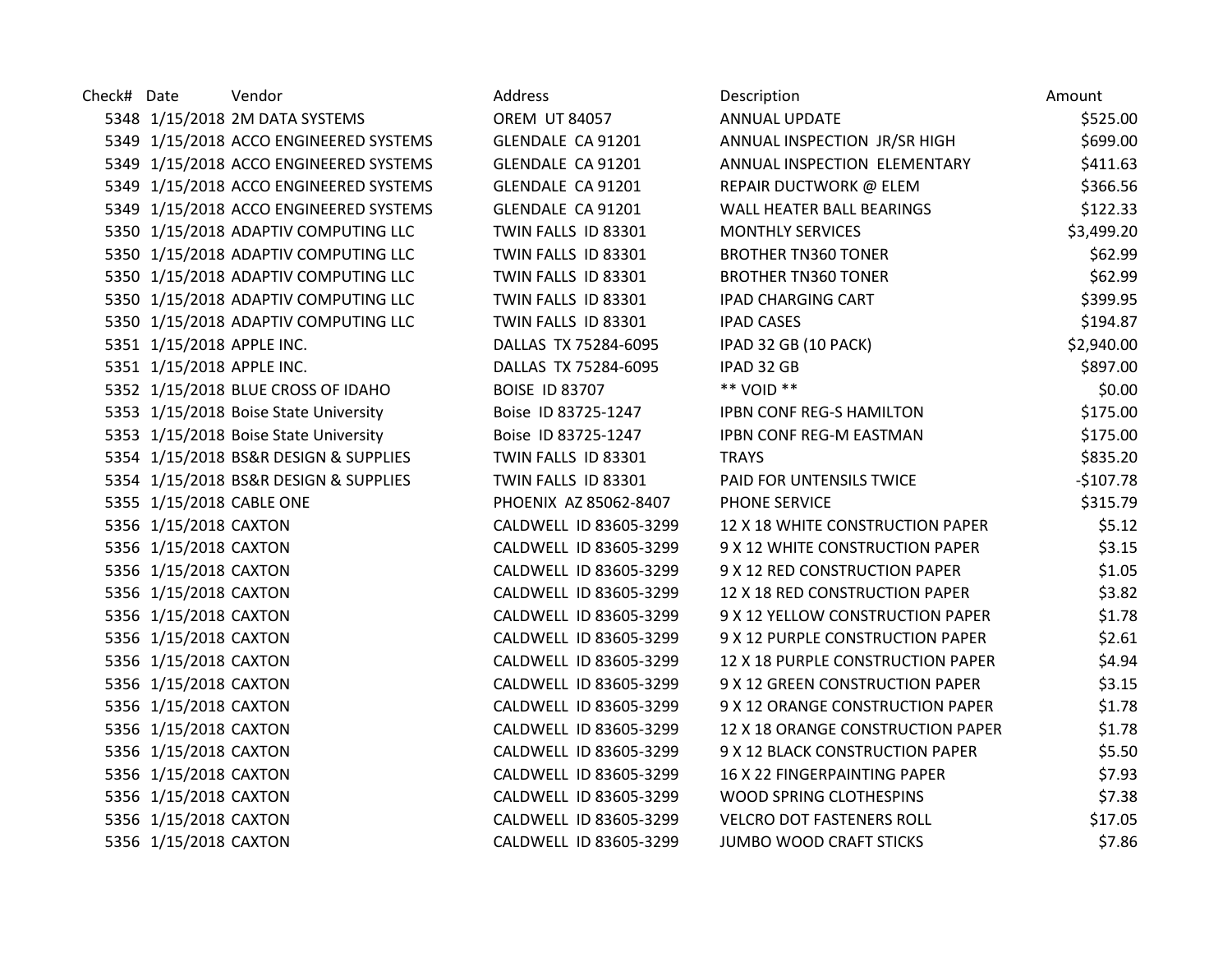| 5356 1/15/2018 CAXTON                       | CALDWELL ID 83605-3299    | ARROW HEAD ERASER CAPS (BOX OF 144 | \$5.74       |
|---------------------------------------------|---------------------------|------------------------------------|--------------|
| 5356 1/15/2018 CAXTON                       | CALDWELL ID 83605-3299    | CAX45369-LAMINATE                  | \$70.50      |
| 5356 1/15/2018 CAXTON                       | CALDWELL ID 83605-3299    | <b>STAPLES</b>                     | \$2.61       |
| 5356 1/15/2018 CAXTON                       | CALDWELL ID 83605-3299    | 10 X 13 CLASP ENVELOPES            | \$14.55      |
| 5356 1/15/2018 CAXTON                       | CALDWELL ID 83605-3299    | 12 X 18 GRAY CONSTRUCTION PAPER    | \$5.15       |
| 5357 1/15/2018 CITY OF HANSEN               | HANSEN ID 83334           | <b>WATER</b>                       | \$229.50     |
| 5357 1/15/2018 CITY OF HANSEN               | HANSEN ID 83334           | <b>SEWER</b>                       | \$301.50     |
| 5358 1/15/2018 COLLEGE OF SOUTHERN IDAHO    | TWIN FALLS ID 83303       | M SETOKI'S CREDIT FEES FOR CLASSES | \$1,040.00   |
| 5359 1/15/2018 CULLIGAN MAGIC VALLEY        | Twin Falls ID 83301       | <b>ELEMENTARY</b>                  | \$22.05      |
| 5360 1/15/2018 DAY TREATMENT YOUTH SERVICES | JEROME ID 83338           | TRANSPORTATION OF STUDENT A        | \$774.40     |
| 5360 1/15/2018 DAY TREATMENT YOUTH SERVICES | <b>JEROME ID 83338</b>    | <b>ADMIN FEES</b>                  | \$200.00     |
| 5361 1/15/2018 FOOD SERVICES OF AMERICA     | SEATTLE WA 98124-1846     | SUPPPLIES FOR FRIDAY LUNCH         | \$83.07      |
| 5361 1/15/2018 FOOD SERVICES OF AMERICA     | SEATTLE WA 98124-1846     | <b>SUPPLIES FOR FFVP</b>           | \$436.77     |
| 5361 1/15/2018 FOOD SERVICES OF AMERICA     | SEATTLE WA 98124-1846     | <b>SUPPLIES RETURNED</b>           | $-5118.35$   |
| 5361 1/15/2018 FOOD SERVICES OF AMERICA     | SEATTLE WA 98124-1846     | <b>SUPPLIES FOR FFVP</b>           | \$262.98     |
| 5361 1/15/2018 FOOD SERVICES OF AMERICA     | SEATTLE WA 98124-1846     | <b>FOOD SUPPLIES RETURNED</b>      | $-533.89$    |
| 5361 1/15/2018 FOOD SERVICES OF AMERICA     | SEATTLE WA 98124-1846     | <b>FOOD SUPPLIES</b>               | \$1,056.16   |
| 5361 1/15/2018 FOOD SERVICES OF AMERICA     | SEATTLE WA 98124-1846     | <b>FOOD SUPPLIES RETURNED</b>      | $-523.14$    |
| 5361 1/15/2018 FOOD SERVICES OF AMERICA     | SEATTLE WA 98124-1846     | <b>FOOD SUPPLIES</b>               | \$510.30     |
| 5361 1/15/2018 FOOD SERVICES OF AMERICA     | SEATTLE WA 98124-1846     | <b>FOOD SUPPLIES</b>               | \$262.51     |
| 5362 1/15/2018 FRANZ FAMILY BAKERIES        | LOS ANGELES CA 90074-2654 | <b>FOOD SUPPLIES</b>               | \$36.90      |
| 5362 1/15/2018 FRANZ FAMILY BAKERIES        | LOS ANGELES CA 90074-2654 | <b>FOOD SUPPLIES</b>               | \$77.40      |
| 5362 1/15/2018 FRANZ FAMILY BAKERIES        | LOS ANGELES CA 90074-2654 | <b>FOOD SUPPLIES</b>               | \$34.50      |
| 5363 1/15/2018 GEM STATE PAPER              | TWIN FALLS ID 83303-0469  | <b>KLEENEX'S FOR BUSES</b>         | \$22.36      |
| 5363 1/15/2018 GEM STATE PAPER              | TWIN FALLS ID 83303-0469  | <b>CUSTODIAL SUPPLIES</b>          | \$618.83     |
| 5363 1/15/2018 GEM STATE PAPER              | TWIN FALLS ID 83303-0469  | <b>CUSTODIAL SUPPLIES</b>          | \$1,076.08   |
| 5363 1/15/2018 GEM STATE PAPER              | TWIN FALLS ID 83303-0469  | <b>BUFFER PADS</b>                 | \$29.07      |
| 5364 1/15/2018 GREAT AMERICA FINANCIAL SERV | DALLAS TX 75266-0831      | COPIER AGREEMENT-ELEM              | \$138.00     |
| 5364 1/15/2018 GREAT AMERICA FINANCIAL SERV | DALLAS TX 75266-0831      | COPIER AGREEMENT-SECONDARY         | \$137.00     |
| 5365 1/15/2018 HANSEN SCHOOL DISTRICT #415  |                           | EMPLOYER SHARE FICA & MC - 012018  | \$12,093.76  |
| 5366 1/15/2018 HANSEN SCHOOL DISTRICT #415  |                           | ** VOID **                         | \$0.00       |
| 5367 1/15/2018 HANSEN SCHOOL DISTRICT #415  |                           | PAYROLL - 012018                   | \$162,619.27 |
| 5368 1/15/2018 HANSEN SCHOOL DISTRICT       |                           | 2006 BOND INTEREST                 | \$12,856.25  |
| 5369 1/15/2018 HERNANDEZ DACIA              | HANSEN ID 83334           | FRIDAY SCHOOL LUNCH SUPPLIES       | \$61.30      |
|                                             |                           |                                    |              |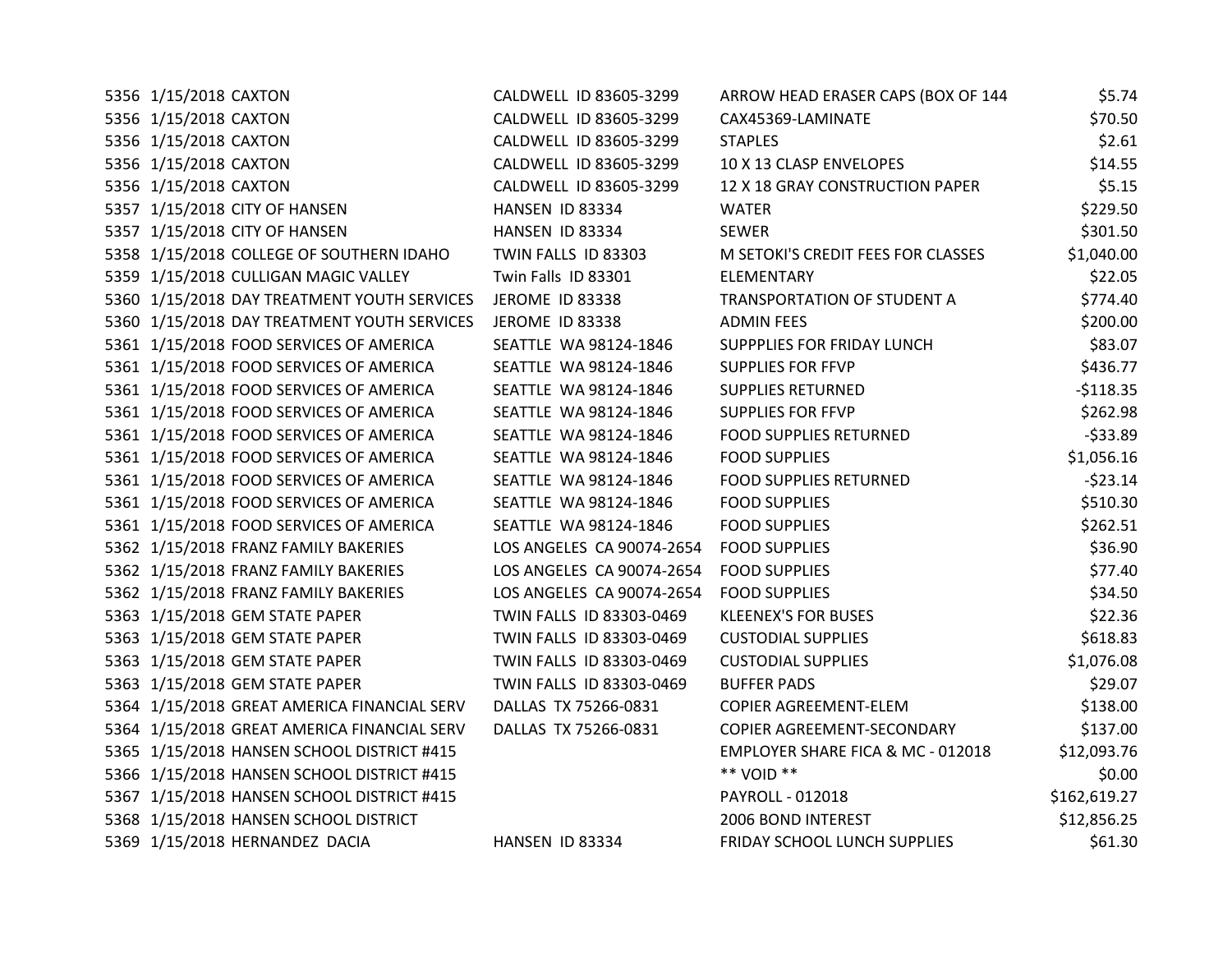| 5370 1/15/2018 HOME DEPOT CREDIT SERV                             | LOUISVILLE KY 40290-1030                   | <b>WOOD FOR SUPPLIES</b>      | \$68.40    |
|-------------------------------------------------------------------|--------------------------------------------|-------------------------------|------------|
| 5370 1/15/2018 HOME DEPOT CREDIT SERV                             | LOUISVILLE KY 40290-1030                   | <b>TOOLS &amp; SUPPLIES</b>   | \$50.74    |
| 5370 1/15/2018 HOME DEPOT CREDIT SERV                             | LOUISVILLE KY 40290-1030                   | RETURNED SANDING BELT         | $-55.97$   |
| 5370 1/15/2018 HOME DEPOT CREDIT SERV                             | LOUISVILLE KY 40290-1030                   | WOOD FOR FLATS FOR DRAMA      | \$89.46    |
| 5370 1/15/2018 HOME DEPOT CREDIT SERV                             | LOUISVILLE KY 40290-1030                   | <b>WHITEBORAD SUPPLIES</b>    | \$58.80    |
| 5370 1/15/2018 HOME DEPOT CREDIT SERV                             | LOUISVILLE KY 40290-1030                   | DRAWER SLIDE FOR LUNCH ROOM   | \$19.98    |
| 5370 1/15/2018 HOME DEPOT CREDIT SERV                             | LOUISVILLE KY 40290-1030                   | MINUS STATE TAX               | $-54.46$   |
| 5371 1/15/2018 IDAHO DEPT OF HEALTH & WELFARE BOISE ID 83720-0036 |                                            | <b>MEDICAID MATCH</b>         | \$6,000.00 |
| 5372 1/15/2018 IDAHO DIGITAL LEARNING                             | <b>BOISE ID 83707</b>                      | <b>ENL-J LOPEZ</b>            | \$75.00    |
| 5373 1/15/2018 IDAHO POWER                                        | Seattle WA 98124-1966                      | JR/SR HIGH                    | \$2,031.50 |
| 5373 1/15/2018 IDAHO POWER                                        | Seattle WA 98124-1966                      | ELEMENTARY                    | \$2,376.67 |
| 5373 1/15/2018 IDAHO POWER                                        | Seattle WA 98124-1966                      | PRESCHOOL                     | \$80.00    |
| 5373 1/15/2018 IDAHO POWER                                        | Seattle WA 98124-1966                      | <b>SOUTH MODULAR</b>          | \$16.60    |
| 5373 1/15/2018 IDAHO POWER                                        | Seattle WA 98124-1966                      | <b>FOOTBALL FIELD</b>         | \$5.19     |
| 5374 1/15/2018 IDAHO SCHOOL BOARDS ASSOC INC BOISE ID 83707-4797  |                                            | POLICY UPDATE SERVICE         | \$495.00   |
| 5375 1/15/2018 IDAHO STATE BILLING SERVICE                        | <b>BOISE ID 83709</b>                      | MEDICAID ADMIN FEE            | \$718.30   |
| 5375 1/15/2018 IDAHO STATE BILLING SERVICE                        | <b>BOISE ID 83709</b>                      | MEDICAID ADMIN FEE            | \$1,970.06 |
| 5376 1/15/2018 INTEGRATED TECHNOLOGIES                            | TWIN FALLS ID 83303-1843                   | <b>HIGH SCHOOL</b>            | \$197.11   |
| 5376 1/15/2018 INTEGRATED TECHNOLOGIES                            | TWIN FALLS ID 83303-1843                   | ELEMENTARY-SHARP              | \$136.00   |
| 5376 1/15/2018 INTEGRATED TECHNOLOGIES                            | TWIN FALLS ID 83303-1843                   | <b>HS OFFICE</b>              | \$23.09    |
| 5377 1/15/2018 INTERMOUNTAIN GAS                                  | <b>BOISE ID 83732</b>                      | JR/SR HIGH                    | \$1,560.87 |
| 5377 1/15/2018 INTERMOUNTAIN GAS                                  | <b>BOISE ID 83732</b>                      | ELEMENTARY                    | \$411.87   |
| 5377 1/15/2018 INTERMOUNTAIN GAS                                  | <b>BOISE ID 83732</b>                      | PRESCHOOL                     | \$88.43    |
| 5377 1/15/2018 INTERMOUNTAIN GAS                                  | <b>BOISE ID 83732</b>                      | <b>VOCATIONAL BLDG</b>        | \$338.70   |
| 5378 1/15/2018 ISF EDUCATION DEPARTMENT                           | <b>BOISE ID 83707</b>                      | JULIUS CAESAR PERFORMANCE     | \$500.00   |
| 5378 1/15/2018 ISF EDUCATION DEPARTMENT                           | <b>BOISE ID 83707</b>                      | JULIUS CAESAR WORKSHOP        | \$100.00   |
| 5379 1/15/2018 LAKESHORE LEARNING MATERIALS                       | CARSON CA 90895                            | <b>SHIPPING</b>               | \$8.17     |
| 5379 1/15/2018 LAKESHORE LEARNING MATERIALS                       | CARSON CA 90895                            | WASHABLE FINGERPAINT (10 PK)  | \$22.12    |
| 5379 1/15/2018 LAKESHORE LEARNING MATERIALS                       | CARSON CA 90895                            | 9 X 11 1/2 LAMINATING POUCHES | \$24.99    |
| 5380 1/15/2018 MEADOW GOLD DAIRIES-BOISE                          | DENVER CO 80271-0960                       | <b>MILK</b>                   | \$1,323.49 |
| 5381 1/15/2018 NORCO                                              | SALT LAKE CITY UT 84141-3124 CYLINDER RENT |                               | \$5.96     |
| 5382 1/15/2018 PRIMARY THERAPY SOURCE                             | TWIN FALLS ID 83301                        | OCCUPATIONAL THERAPY          | \$1,395.10 |
| 5382 1/15/2018 PRIMARY THERAPY SOURCE                             | TWIN FALLS ID 83301                        | PHYSICAL THERAPY              | \$987.10   |
| 5382 1/15/2018 PRIMARY THERAPY SOURCE                             | TWIN FALLS ID 83301                        | UNDERPAID LAST MONTH          | \$0.45     |
|                                                                   |                                            |                               |            |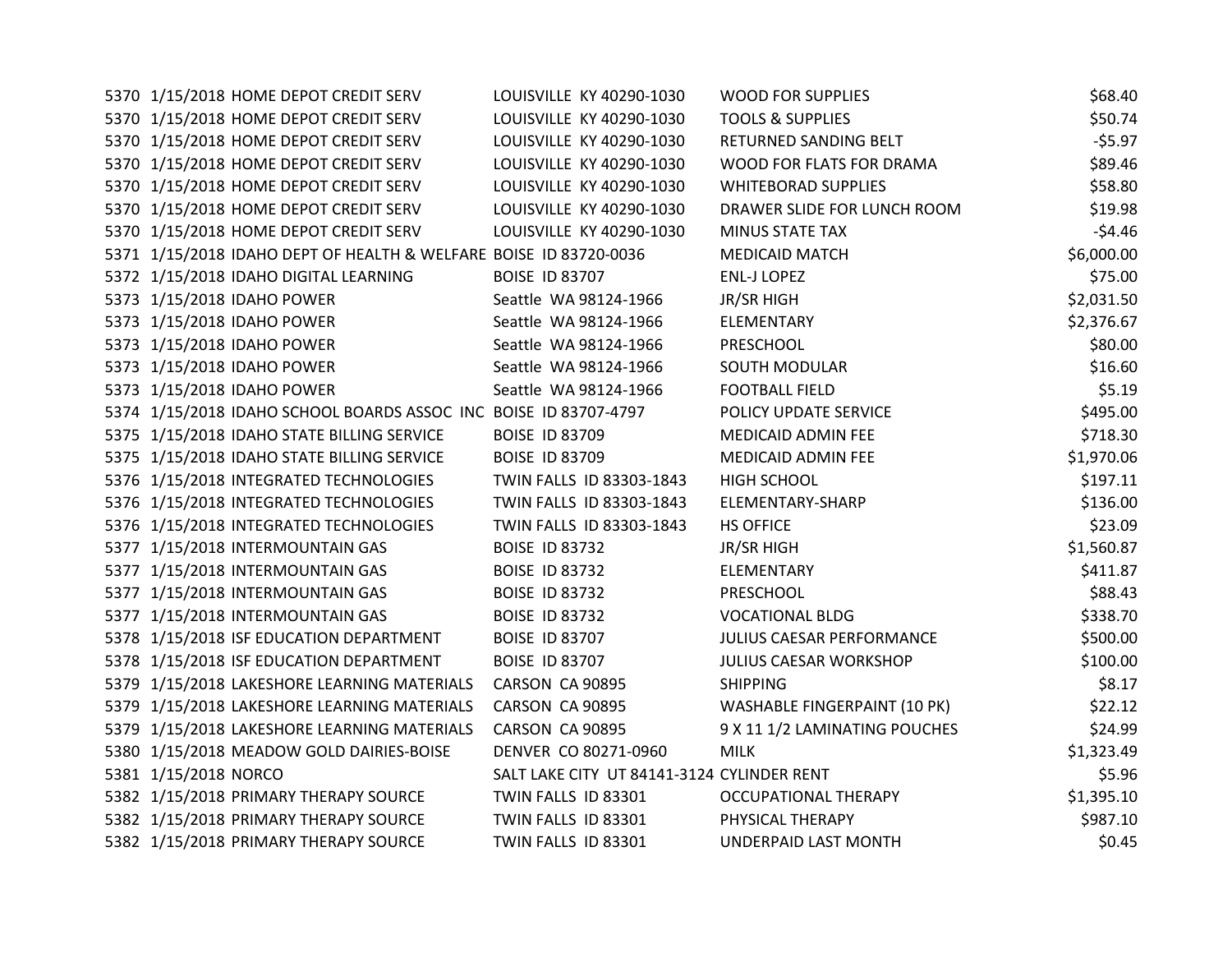| 5383 1/15/2018 PSI ENVIRONMENTAL       | TWIN FALLS ID 83301-7873         | JR/SR HIGH                              | \$165.80   |
|----------------------------------------|----------------------------------|-----------------------------------------|------------|
| 5383 1/15/2018 PSI ENVIRONMENTAL       | TWIN FALLS ID 83301-7873         | ELEMENTARY                              | \$69.90    |
| 5384 1/15/2018 RENAISSANCE LEARNING    | WIS RAPIDS WI 54495-8036         | SOFTWARE                                | \$20.00    |
| 5385 1/15/2018 RIDLEY'S                | TWIN FALLS ID 83301              | <b>GROCERIES FOR HOME EC</b>            | \$13.22    |
| 5385 1/15/2018 RIDLEY'S                | TWIN FALLS ID 83301              | PRESCHOOL SUPPLIES/SNACKS               | \$15.10    |
| 5386 1/15/2018 RIFE JAMES              | TWIN FALLS ID 83301              | DRIVER MEALS-ACTIVITY                   | \$19.50    |
| 5387 1/15/2018 SELECT SOURCE INC       | KIMBERLY ID 83341                | <b>FASTENERS &amp; ADHESIVE</b>         | \$7.29     |
| 5388 1/15/2018 SKINNER HEIDI           | TWIN FALLS ID 83301              | <b>HUSKY HIGHLIGHTS PICTURES</b>        | \$17.11    |
| 5389 1/15/2018 SLHS SERVICE AREA       | BOISE ID 83701-1012              | <b>DRIVER PHYSICAL</b>                  | \$68.00    |
| 5390 1/15/2018 STATE TAX COMMISSION    | BOISE ID 83707-0076              | <b>LUNCH RM</b>                         | \$2.24     |
| 5391 1/15/2018 TEK-HUT                 | TWIN FALLS ID 83301              | <b>INTERNET SERVICE</b>                 | \$1,500.00 |
| 5392 1/15/2018 TOOLS FOR SCHOOLS       | EMMETT ID 83617                  | <b>FOOD SUPPLIES</b>                    | \$3,008.38 |
| 5393 1/15/2018 VALLEY WIDE COOPERATIVE | JEROME ID 83338                  | <b>SCHOOL CAR FUEL</b>                  | \$35.08    |
| 5393 1/15/2018 VALLEY WIDE COOPERATIVE | JEROME ID 83338                  | <b>BUS FUEL</b>                         | \$785.35   |
| 5393 1/15/2018 VALLEY WIDE COOPERATIVE | <b>JEROME ID 83338</b>           | <b>BUS FUEL</b>                         | \$697.20   |
| 5394 1/15/2018 VERIZON WIRELESS        | DALLAS TX 75266-0108             | <b>IPAD</b>                             | \$30.02    |
| 5395 1/15/2018 VISA                    | TWIN FALLS ID 83303-0249         | <b>STEM SUPPLIES</b>                    | \$74.73    |
| 5395 1/15/2018 VISA                    | TWIN FALLS ID 83303-0249         | <b>BATTERY FOR BUS #8</b>               | \$227.95   |
| 5395 1/15/2018 VISA                    | TWIN FALLS ID 83303-0249         | SUPPLIES FOR PRESCHOOL                  | \$40.84    |
| 5395 1/15/2018 VISA                    | TWIN FALLS ID 83303-0249         | CREDIT FOR H SKINNER (NNU)              | \$60.00    |
| 5395 1/15/2018 VISA                    | TWIN FALLS ID 83303-0249         | LUNCH FOR ADMIN MTG                     | \$47.04    |
| 5395 1/15/2018 VISA                    | TWIN FALLS ID 83303-0249         | <b>BOOKS FOR SPED</b>                   | \$15.75    |
| 5395 1/15/2018 VISA                    | TWIN FALLS ID 83303-0249         | SUPPLIES FOR ELEMENTARY                 | \$84.49    |
| 5395 1/15/2018 VISA                    | TWIN FALLS ID 83303-0249         | <b>MARKERS</b>                          | \$12.22    |
| 5395 1/15/2018 VISA                    | TWIN FALLS ID 83303-0249         | SUPPLIES FOR PRESCHOOL                  | \$14.38    |
| 5395 1/15/2018 VISA                    | TWIN FALLS ID 83303-0249         | <b>DRONES &amp; 3D PRINTER SUPPLIES</b> | \$4,805.96 |
| 5395 1/15/2018 VISA                    | TWIN FALLS ID 83303-0249         | <b>CRAFT SUPPLIES</b>                   | \$133.59   |
| 5395 1/15/2018 VISA                    | TWIN FALLS ID 83303-0249         | REFUND FROM ACT                         | $-$46.00$  |
| 5395 1/15/2018 VISA                    | TWIN FALLS ID 83303-0249         | EYE WASH FOR AG BLDG                    | \$189.95   |
| 5396 1/15/2018 WAYMENT BOB             | HANSEN ID 83334                  | DRIVER MEALS-ACTIVITY                   | \$13.00    |
| 5397 1/15/2018 WORDEN VALERIA          | HANSEN ID 83334                  | DRIVER MEALS-ACTIVITY                   | \$13.00    |
| 5398 1/15/2018 JUNIOR LIBRARY GUILD    | CAROL STREAM IL 60197-6308 BOOKS |                                         | \$56.25    |
| 5399 1/15/2018 WHITE MARY              |                                  | <b>FLOOR SCRUBBER</b>                   | \$3,500.00 |
| 5400 1/15/2018 PIERSOL KIM             | <b>FILER ID 83328</b>            | <b>CLASS SUPPLIES</b>                   | \$112.22   |